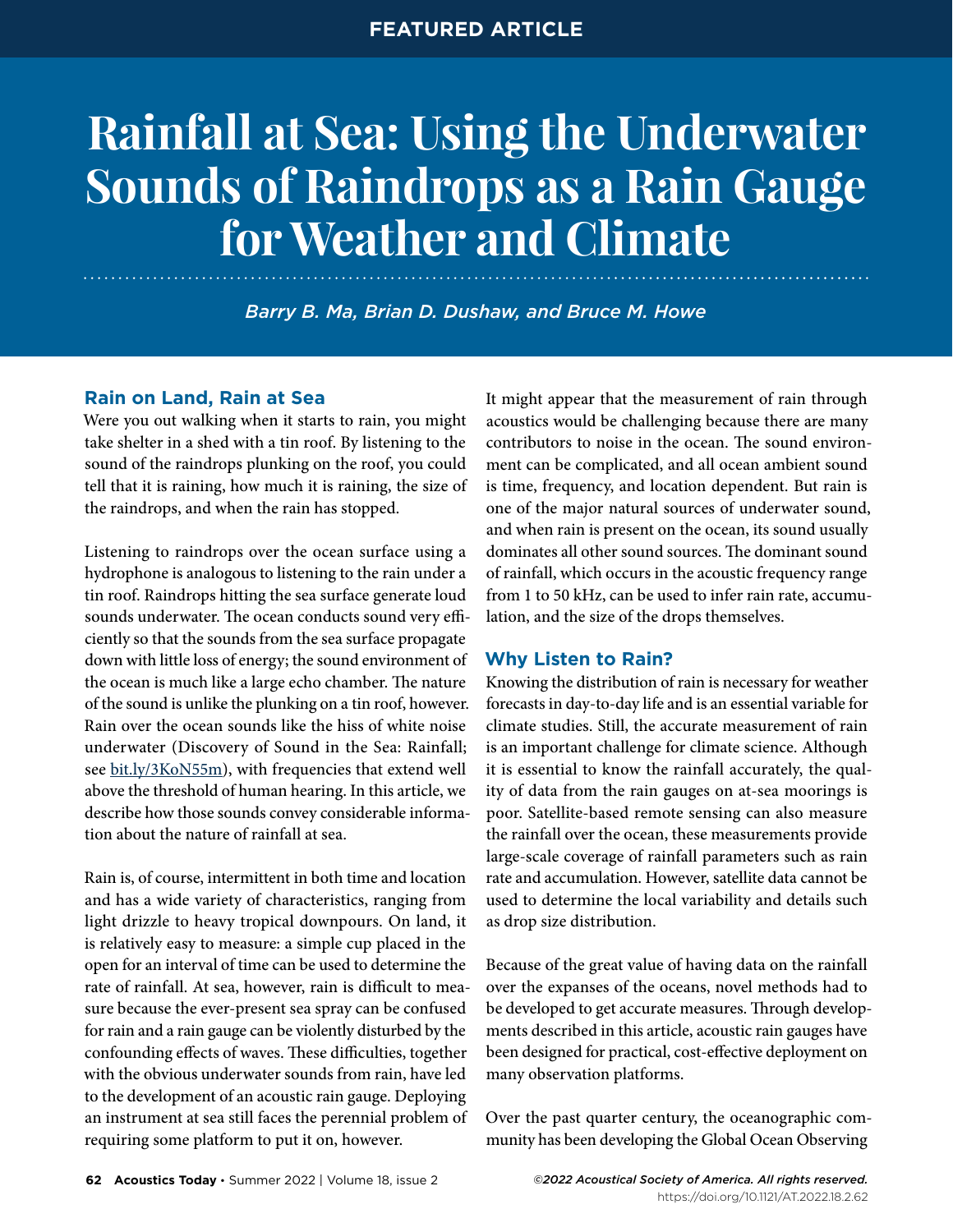System (GOOS; see [goosocean.org](https://www.goosocean.org/)). Recognizing the importance of oceanographic information for society on the one hand (tsunamis, El Niño events, climate) and the difficulty and expense of obtaining oceanic data on the other, the GOOS comprises a variety of shared, sustainable platforms, from autonomous floats to longterm moorings to scientific cabling systems across the sea floor and terminating on shore. The availability of these platforms means that the acoustic rain gauges have the potential to become ubiquitously deployed rain gauges for global ocean coverage. In addition, the measurement of ocean sound is recognized as an essential ocean variable for GOOS, and the hydrophones of the rain gauges can be employed to measure sound generally.

# **A Bit of History**

The nature of splashes of droplets hitting a water surface is a surprisingly complicated subject that has long attracted scientific interest. More than a century ago, photographs were used to describe the detailed process by which droplets strike the water surface. In that process, a drop will often create a small, temporary crater, splashes, or waves on the water surface. More importantly about

**Figure 1.** *A series of photos shows the impact process of a droplet falling into the water at different times starting at time (*T*) = 0. After the initial impact (1), a crater is formed and the crownshape ring rises (3 and 4) and falls (6 and 7). Then a central column emerges (8 to 10), with ripples propagating outward (12). Adapted from Worthington (1908). Available at [bit.ly/3Cq4aZS](http://bit.ly/3Cq4aZS).*



rain-producing sound, a raindrop will often also form a cavity or entrain a small bubble of air when it enters the water. The phenomenon of a drop striking a water surface is controlled by surface tension or the attractive forces of liquid molecules along the water surface. The book by Worthington (1908), *A Study of Splashes*, has beautiful images of droplet splashes (**Figure 1**).

Medwin and colleagues (1992) used an abandoned vertical utilities shaft with an anechoic tank at the bottom to build a unique facility for raindrop sound research. Rainfall could be simulated because the shaft was a 26-mtall air chamber that allowed falling water drops to reach terminal velocity. Using this shaft, distinctive underwater sounds of different drop sizes and their drop splashes could be examined. They could also identify the different acoustical characteristics of the drop sizes (Medwin et al., 1992). Concurrent field studies developed the use of underwater sound to detect and quantify rainfall (Nystuen, 1986). From this work, passive acoustic instruments were developed to use the oceanic ambient sound field to measure rain rate, drop size distribution, and other properties (Nystuen, 2001). Such instruments are called "passive" because they do not require deploying an "active" acoustic source.

# **Extracting the Rain Signal from Noise**

Ocean ambient sound originates from two basic sources: the activities of humans (anthropogenic sound: shipping, pile driving, construction) and nature (rain, wind, wave breaking, fish, marine mammals, earthquakes). Different sources of ocean ambient sound contribute to the overall sound level in different frequency ranges; here, we need only concern ourselves with the sound from the wind or rain.

Oceanic ambient sound is measured by a hydrophone mounted on a suitable platform that provides power for data sampling, recording, storage, and transmittal. At any given time, the local acoustic pressure fluctuations (in micropascals [μPa]) measured by a hydrophone result from the total contributions of the myriad sounds of the ambient environment.

For a given frequency, the contributions to the pressure fluctuation from different sources cannot be distinguished. But if sources have unique frequency spectra (sound pressure level frequency), then the times when only those sources are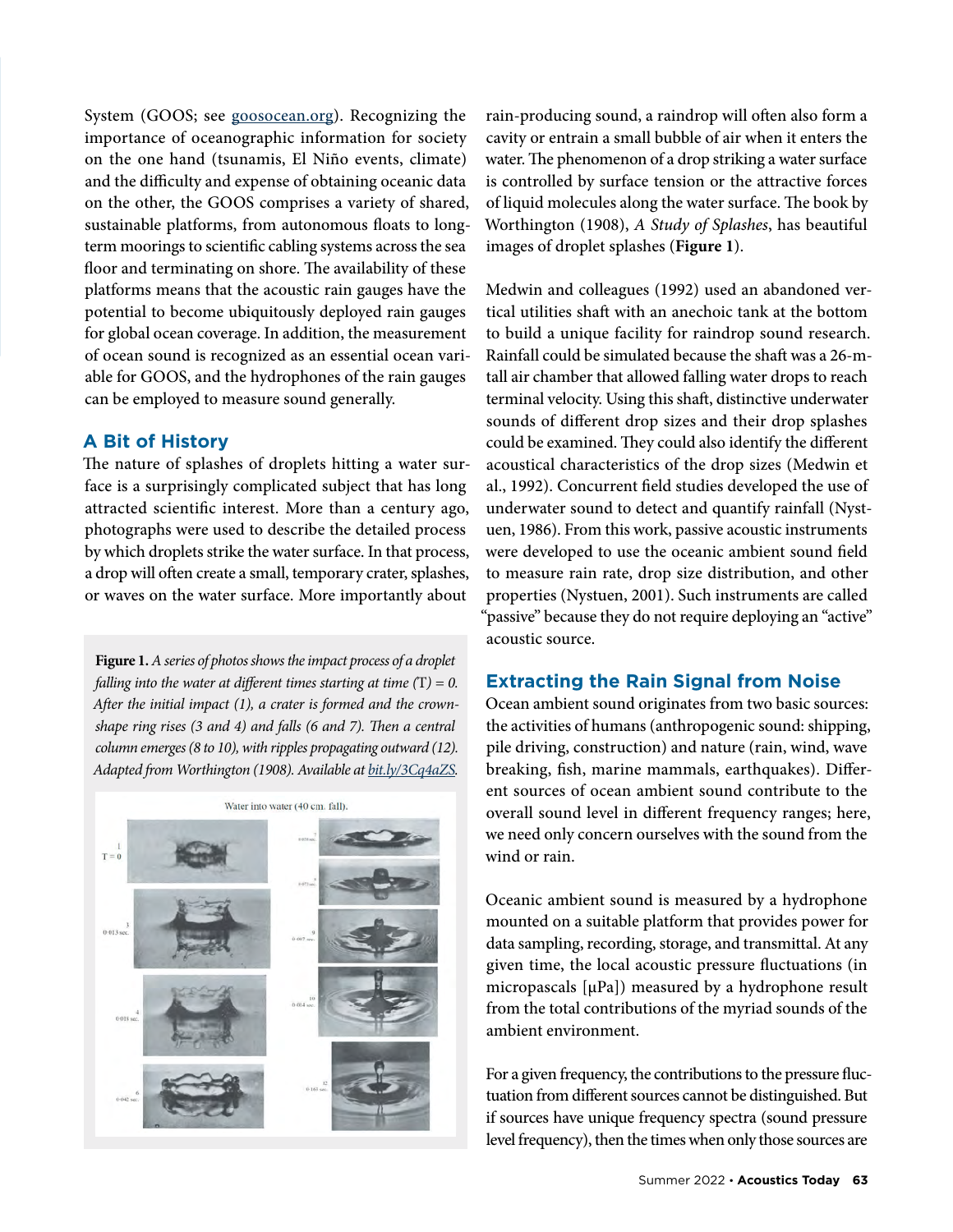

**Figure 2.** *The spectra of ambient sound during times of only rain or only wind. The data were collected from 14 open ocean locations over 90 months (Ma and Nystuen, 2005a),* © *American Meteorological Society, used with permission.*

present can be identified. For example, the noise generated by the wind is the major persistent noise component over the frequency range from 1 to 50 kHz, characterized by a simple spectrum that decreases with increasing frequency by about 16 dB per decade. When rain is present, however, the sound it generates usually dominates all other sources in that frequency range. When measuring rain, the dominant sound source is a signal that can be used to determine the properties of the rain. For example, the sound spectra of ambient sounds from wind only, rain only, and combined rain and wind are distinctly different (**Figure 2**) (Ma and Nystuen, 2005a). Importantly, the separate spectra of wind and rain in a combined spectrum can be distinguished by considering spectral slopes and relative spectral levels across different frequency bands.

### **Effective Listening Area**

The underwater noise caused by wind and rain comes from the ocean surface. The sound intensity at a particular depth below the surface is a summation of all the contributions of sound created at the surface. The rainfall rate can therefore be obtained from a measurement of sound at depth because that sound is composed of all the sounds from the surface. In such a measurement, the sound sources are assumed to be uniformly distributed over the surface. If the absorption and refraction of

sound are neglected (in practice, just minor corrections), the rainfall measurement is independent of depth.

Although the summation of surface sounds is theoretically over the entire ocean sea surface, as a practical matter, the effective listening surface area has a radius only three times the hydrophone depth; sounds from beyond that radius make only minor contributions. Thus, an instrument located at a 100-m depth samples an area with a radius of 300 m or roughly  $0.28 \text{ km}^2$ . Importantly, the measurement is inherently integrating over area, producing a spatially averaged rainfall statistic. In addition, because the total sampling period of a single measurement is about 1 min, the sound from many individual raindrop splashes is quickly accumulated, providing a robust measurement (Nystuen, 2001).

# **Types of Rain Sounds: It's All About the Bubbles**

Raindrops hitting the ocean surface generate acoustic signals in two ways: the impact on the surface and the tiny bubble entrained by the drop and pulled below the surface. Surprisingly, the bubble is the loudest sound source for most raindrops, not the impact. When a bubble is created, the pressure inside is not in equilibrium with the surrounding water. During the impact process, a bubble is pushed and compressed. The pressure of the trapped air increases as the bubble shrinks by these forces and it becomes higher than that of the water. After shrinking, the bubble then expands, decreasing its pressure. In this way, a bubble oscillates between high and low pressure, a rapid process reaching an equilibrium at a high frequency and creating a unique sound at the bubble's resonant frequency. The bubble is "ringing," much like a bell rings. The sound radiates energy so the fate of the bubble is to lose its energy and reach equilibrium with the surrounding water.

The next thing to keep in mind is that the resonance (ringing) frequency of a bubble depends on its radius and the local pressure and water density. The resonance frequency is inversely proportional to the size of the bubble, so the smaller the bubble, the higher the resonance frequency (the higher the pitch of the sound). This quite accurate relationship was defined nearly 90 years ago by Minnaert (1933).

Of particular importance in the context of a gauge for ocean rain, bubble size is determined by drop size. If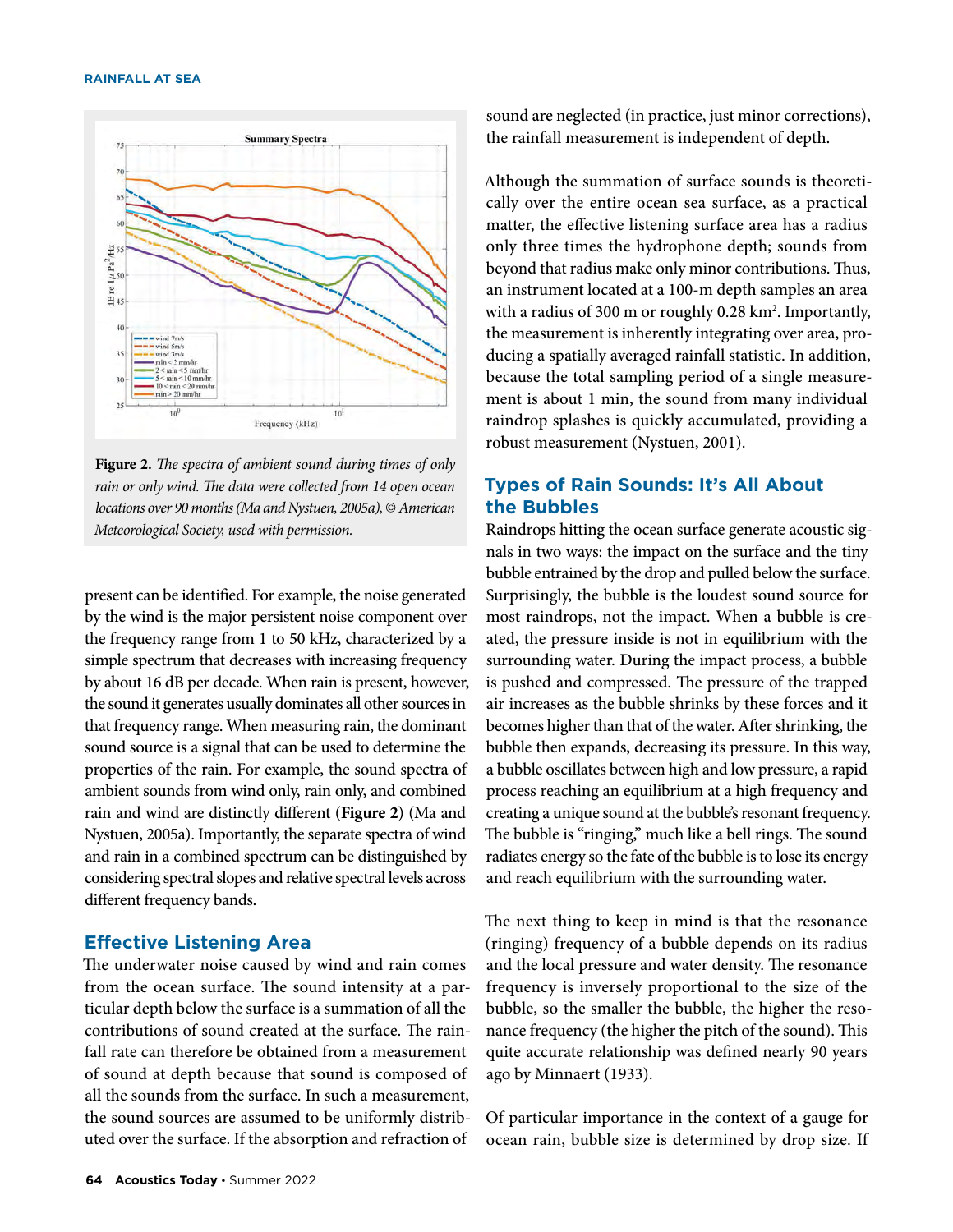|  |  | Table 1. Acoustic raindrop sizes and corresponding types of bubbles generated |  |  |
|--|--|-------------------------------------------------------------------------------|--|--|
|  |  |                                                                               |  |  |

| <b>Drop Size</b> | <b>Diameter</b> | Sound        | <b>Frequency</b><br>Range, kHz | <b>Bubbles</b><br>Generated | <b>Splash</b><br><b>Character</b> |
|------------------|-----------------|--------------|--------------------------------|-----------------------------|-----------------------------------|
| Tiny             | $< 0.8$ mm      | Silent       |                                | No                          | Gentle                            |
| Small            | $0.8 - 1.2$ mm  | Loud bubble  | $13 - 25$                      | Type I                      | Gentle                            |
|                  |                 |              |                                |                             | Bubbles every splash              |
| Medium           | $1.2 - 2.0$ mm  | Weak impact  | $1 - 30$                       | N <sub>0</sub>              | Gentle                            |
|                  |                 |              |                                |                             | No bubbles                        |
| Large            | $2.0 - 3.5$ mm  | Impact       | $1 - 35$                       | Type II, III                | Turbulent                         |
|                  |                 | Loud bubbles | $2 - 35$                       |                             | Irregular bubble entrainment      |
| Very large       | $>3.5$ mm       | Loud impact  | $1 - 50$                       | Type II, III                | Turbulent                         |
|                  |                 | Loud bubbles | $1 - 50$                       |                             | Irregular bubble entrainment      |
|                  |                 |              |                                |                             | Penetrating jet                   |

*Raindrop sizes are identified by different physical mechanisms associated with the drop splashes. Table from Ma and Nystuen (2005b).*

rain were to consist of drops all the same size, those drops would all form bubbles of identical size, and the spectrum of the sound from such a hypothetical rainfall would have a peak at the resonance frequency of the bubbles. Conversely, if the frequencies of the spectral peaks in the sound of rain can be determined, the associated raindrop sizes can also be determined. Three types of bubbles generated from raindrops and their sound characteristics have been identified (**Table 1**).

Type I bubbles are generated from small raindrops. The impact component of the small raindrops is very quiet, and each such raindrop predictably generates a small type I bubble (Pumphrey et al., 1989). The frequency range of these bubbles is a high resonant frequency that Medwin (1990) called a "screaming infant."

Type II bubbles are generated by large and very large raindrops. A large raindrop creates a large, primary, type II bubble that occurs about 50 ms after the drop impact (Medwin et al., 1992).

Type III bubbles are also generated by large and very large raindrops. Large drops form an impact crater in the surface so large that tiny droplets are ejected into the air (Nystuen and Medwin, 1995). The reentry splashes of these tiny droplets produce secondary bubbles. These secondary, type III bubbles are delayed, occurring more than 100 ms after the initial drop impact. Because of the wide range in bubble size formed by the droplets, the frequency range of these bubbles is wide.

Drizzle (light rain) has a unique signal because it consists of small 1-mm raindrops and no large raindrops. Heavier rainfall, containing both large and small drops, produces very loud sound levels across a wide frequency range (Nystuen et al., 1993). Breaking waves also produce sound from bubbles. The distributions of bubble sizes produced by breaking waves and raindrops are quite different, however, so that the sound source, whether wind, waves, rain, or drizzle, can be distinguished by the distinctive spectral characteristics of the recorded sound.

# **The Effect of Wind on the Sounds of Rainfall**

The presence of wind during rain can affect the sound signals created by the drops, depending on wind speed and drop size. Wind causes the rain to slant as it approaches to the sea surface, and it affects the splash of the interaction at the surface. The effect has been studied in laboratory experiments that assessed the chances that an individual drop blown by wind will produce a bubble, creating a measurable sound. Those chances decrease linearly from 100% for normal incidence (rain falling straight down) to 10% for oblique incidence (rain falling at a 20° angle from the vertical) (Nystuen, 1993). The wind naturally has a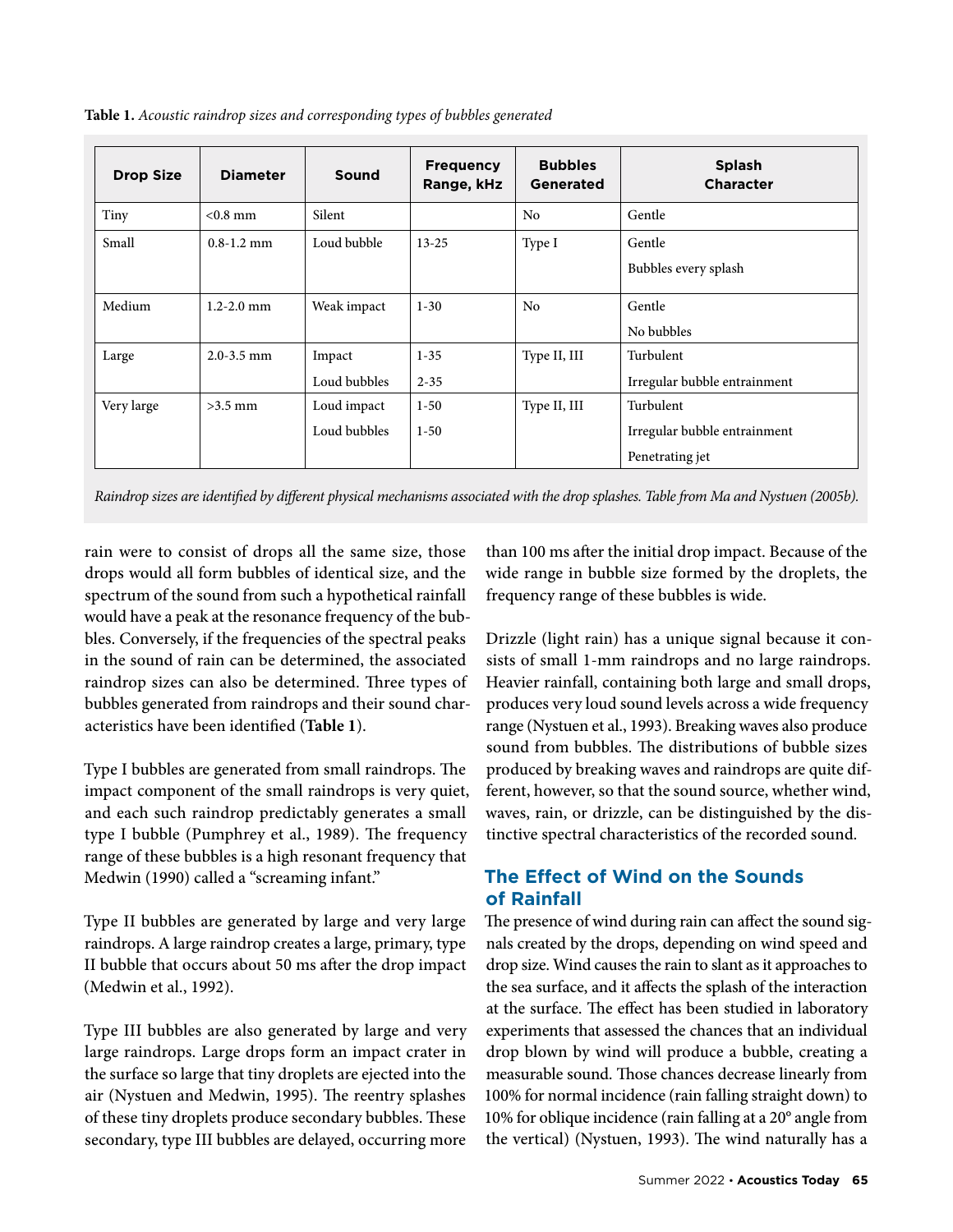

**Figure 3.** *The average sound spectra for rainfall rates of 2-5 (left) and 5-10 (right) mm/h are decomposed into various wind speeds. Gray area, wind-only spectra; dashed-dotted (left), dotted (center), and dashed (right) black lines, average spectra for wind speeds at 2-4, 4-6, and 6-8 m/s, respectively; numbers in box, number of data points in each category (Ma and Nystuen, 2005b). Increasing wind speed causes decreasing sound levels in a predicable way.*

greater effect on smaller raindrops, so the sound signal from drizzle is highly sensitive to wind speed. The wind appears to suppress the bubble creation mechanism of small raindrops, with the rain-generated sound at around 15 kHz inversely proportional to the wind speed (**Figure 3**). For larger raindrops that generate sound in the 2- to 8-kHz frequency band, the sound level is relatively insensitive to the wind speed. The bubble-trapping mechanism for large drops appears to be insensitive to the angle of impact (Ma and Nystuen, 2005b). To develop corrections for wind speed in acoustic rain gauges, rainfall spectra have been classified for various wind speeds using coincidental acoustic and wind speed data obtained during rain events.

## **Acoustic Rain Gauges**

The need for better measurements of rainfall rates at sea and the ability to make such measurements by recording ambient-noise spectra led to the development of acoustic rain gauges (ARGs), later renamed Passive Aquatic Listeners (PALs) by Nystuen et al. (2015) (**Figure 4**). Nystuen received the Medwin prize from the Acoustical Society of America (ASA) for this work in 2003 (Ma and Leopold, 2021). The PAL was a self-contained, low-power acoustic recorder that could estimate and store acoustic spectra every minute over year-long periods. The PAL data-collection sequence consisted of first obtaining four 10- to 24-ms time series sampled at 100 kHz at 5-s intervals, from which power spectra were computed (0-50

kHz). These spectra were averaged and compressed to 64 frequency bins, forming the 1 rain measurement.

The PAL recorded spectra at 1-min intervals during rainfall events and 8-min intervals otherwise. When rain or drizzle signals were detected, determined by obtaining

**Figure 4.** *Jeffrey Nystuen and a self-contained Passive Aquatic Listener designed for deployment on a mooring in 2001.*

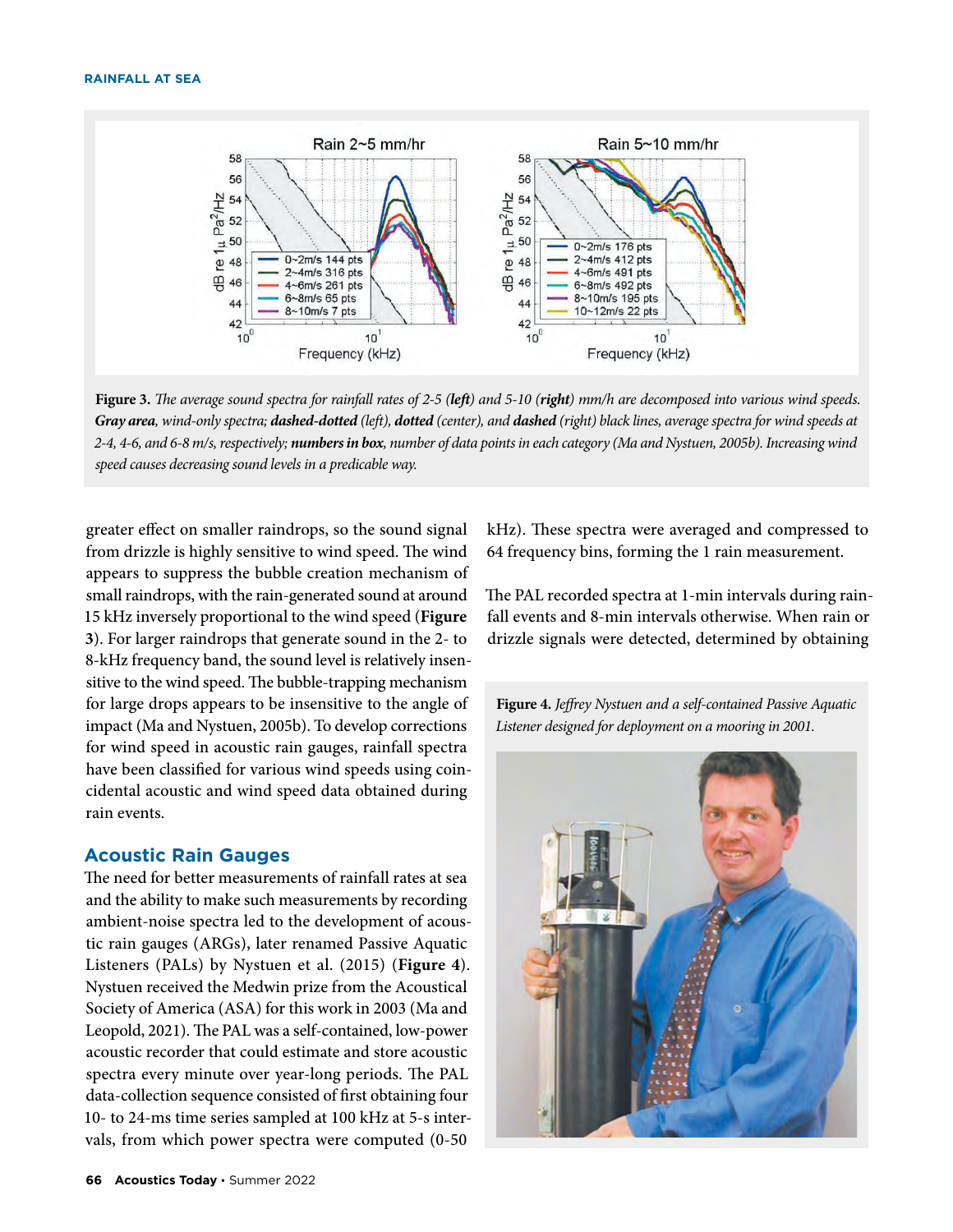rain-type spectra with a minimum threshold in sound pressure level, the spectral data began to be saved at 1-min intervals. Assumed rain spectra were then collected at 1-min time intervals until no rain was detected. After a rain event stopped, a longer sampling time interval of 8-min was used, and the stored spectra were labeled as wind spectra. This sampling scheme made it possible to record acoustic spectra over the long term using the computer-embedded system technology available around 1990 when the PAL was developed. The acoustic rain measurement proved to be a success, and measurements that were equal to or better than other automatic rain gauges. Other rain gauges employed a variety of methods, including weighing, capacitance, tipping bucket, optical, or disdrometer methods (Nystuen et al., 2000).

## **Rain Detection and Quantification**

The spectra data collected by the PALs need to be processed after data recovery to obtain a refined, precise detection and characterization of rain events while eliminating false alarms or events not related to rain. A series of tests were devised to eliminate spectra inconsistent with natural ambient sound and to identify spectra consistent with known types of rain.

The screening process removed two types of noise. The first was associated with "bangs" when one of the four spectra was much louder than the other three. Such events might occur when a wave slaps on the hull of the surface buoy. The second test, like that used to detect wind noise, used the shape of the recorded spectrum to eliminate sound spectra that were not consistent with known rainfall signals.

Another set of criteria was developed to use the unique spectral and temporal characteristics of the different types of rainfall to detect the presence of precipitation (drizzle or rain). The acoustic data were divided into spectra with drizzle or rain detection and wind detection, based on characteristics consistent with rain or wind spectra. Once a rainfall signal was detected, the spectral amplitude was used to estimate the instantaneous rainfall rate, which can be quantified using a simple relationship to sound intensity. Measurements of rainfall accumulation obtained this way agree well with satellite and buoy rain gauge measurements on seasonal timescales (**Figure 5**).



**Figure 5.** *Rainfall accumulation measurements at two locations from acoustic rain gauge (ARG), R. M. Young company surface rain gauges (RMY), and satellite estimates from the Tropical Rainfall Measuring Mission (TRMM) of precipitation at two deep ocean moorings in the equatorial Pacific. Fouling and other problems caused some loss of data for the RMY rain gauge at 12°N. The accumulation data for RMY are offset to match the ARG accumulation after periods of nonperformance. Adapted from Ma and Nystuen (2005a), © American Meteorological Society, used with permission.*

#### **Inversion for Drop Size Distribution**

A rain event's drop size distribution (DSD) characterizes rainfall by describing the number of drops per unit volume per drop size bin. From the DSD, useful properties such as liquid water content, optical cross-section, rainfall rate, or radar reflectivity can be calculated (Nystuen and Amitai, 2003). Furthermore, different rainfall types such as stratiform (a heavy downpour) or convective (a persistent light rain) can be identified by the DSD (Atlas et al., 1999).

Because of the different sound-generating mechanisms present for different raindrop sizes, categories of DSD can be defined acoustically based on the mean acoustic energy per drop for different raindrop sizes. The DSD is computed from the acoustic data via an inversion using standard techniques. The approach is based on using an empirically determined transfer function that relates simultaneous acoustic field measurements and DSD measurements.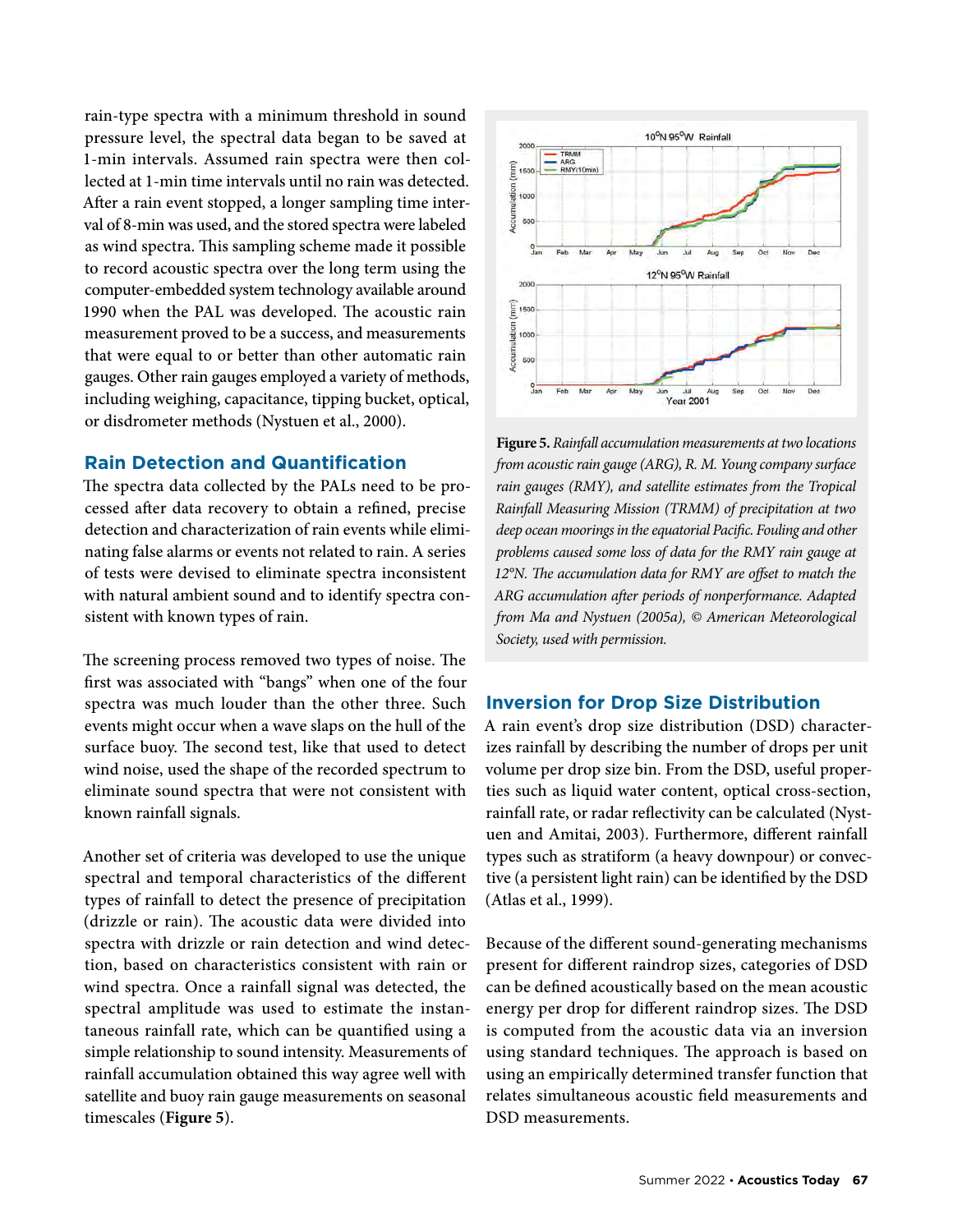#### **RAINFALL AT SEA**



**Figure 6.** *The ambient ocean sound from 0, 165°E. a: Convective rain produces strong sound signals from 1 to 35 kHz. The stratiform rain (drizzle) has a peak signal at 15 kHz. b: Drop size distribution (DSD) using acoustic inversion. c: Rainfall rate is derived using the single-frequency conversion and full-inversion methods.*

Nystuen (2001) first computed an acoustic inversion for the DSD based on field data collected in a shallow brackish pond in Florida. Applying the same inversion algorithm to open ocean data required a frequency-independent adjustment of the transfer function (accounting for shallow-water reverberation in the pond and a lower initial acoustic pressure of large bubbles in saltwater compared with freshwater). When new methods to measure the DSD directly in the open ocean are developed, a new transfer function can be calculated.

The DSD rainfall estimates based on the sound-intensity relationship and inversion diverge as rain changes from convective to stratiform. The simple relationship between sound intensity and rain rate implicitly assumes a DSD shape typical of convective rainfall. Stratiform rainfall has relatively fewer small- and medium-sized raindrops, and thus the sound-intensity relationship overestimates stratiform rainfall rates. Using the DSD inversion method improves the agreement between acoustic DSD estimates and surface rain gauges. The result suggests that the full DSD acoustic inversion for rainfall rate should be used when mixed stratiform/convection rainfall events are being measured acoustically (**Figure 6**).

# **More Platforms for Collecting Passive Acoustic Data**

Over the last two decades, advanced observation platforms entered service to survey the global ocean, all of which could be considered components of GOOS. The need to remotely sense the air-sea interface from underwater led to the addition of hydrophones to collect ocean ambient-noise data. Besides the moorings that have hosted PALs, various autonomous platforms have been developed for acoustic rain and wind measurements, including Argo floats (Yang et al., 2015), seagliders (Ma et al., 2018), and cabled seafloor observing systems. These platforms provide near-real-time acoustic spectra data and some also record raw acoustic time series, which offers opportunities to extract useful ocean information using passive acoustic methods.

Seagliders are underwater autonomous vehicles about 2 m in length that use internal changes in buoyancy to "drive" the vehicle to cycle up and down in the water column. The seaglider has small, fixed wings that cause it to move horizontally as it moves up and down. As a result, a seaglider glides horizontally while zigzagging up and down, usually between the surface and 1,000 m in depth. At the surface, the seaglider uses satellite communications to send its data back to shore.

In an experiment in the tropical Pacific (Lindstrom et al., 2017), ambient-noise data were acquired using a hydrophone system on the seagliders. The acoustic data were processed and averaged into 7 frequency bins from 1 to 55 kHz and transmitted to shore. Using the rule-based detection method, various rain and wind conditions were distinguished and classified using ambient-noise spectra shapes. Rain noise was still detected acoustically to 1,000 m, the maximum depth of the seaglider (**Figure 7**).

To test the validity of the seaglider data, simultaneous rain measurements were obtained from a buoy rain gauge and satellite rain rate products. The comparison showed small discrepancies between different measurement methods due to differing spatial and temporal sampling schemes. Although it was difficult to compare rainfall rates and rain events, the seasonal accumulations were in agreement. The instantaneous acoustic method has advantages (higher temporal resolution and larger effective surfacesampling area) compared with conventional rain gauges.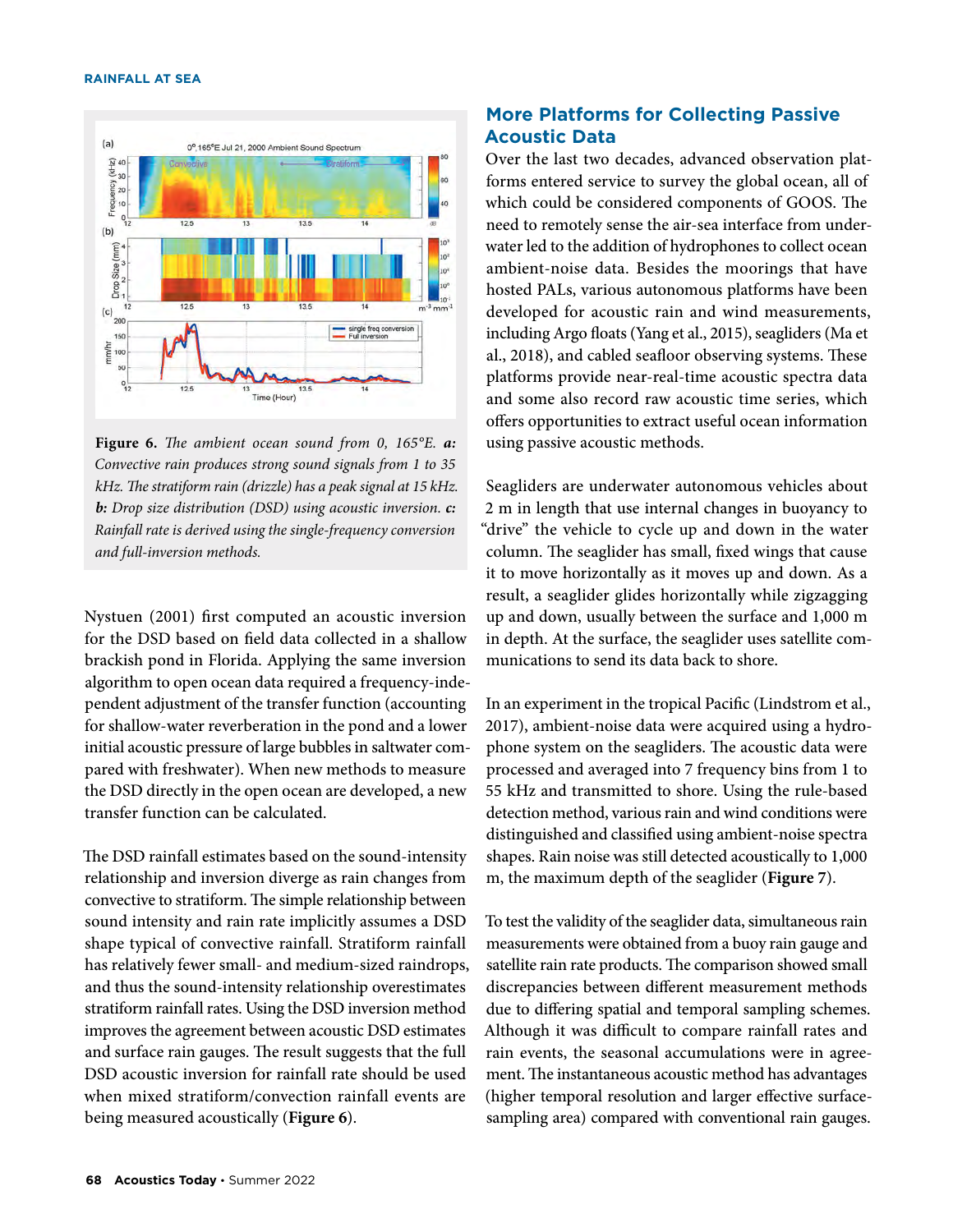

**Figure 7.** *a: Seaglider (SG-190) profiles during a field experiment at 10°N, 125°W. b: Acoustic spectra of wind and rain were identified using rule-based algorithms. Color dots in a correspond to color spectra in b and indicate the detection of wind and rain according to various detection rules (wind 1-3, rain 1-2, and drizzle). SPL, sound pressure level; raw, no rain or wind.*

The challenges for the acoustic method are that it is passive, it relies on correct amplitude calibration, and other sources of ambient sound can affect acoustic data quality.

### **The Future**

To a large extent, the development of the Ocean Observing System has resolved the perennial problem of available platforms to hang a rain gauge on at sea. In addition, a cabled observing system across the seafloor provides a constant stream of real-time data from passive acoustic sensors located both on the seafloor and in the water column. These systems, which are cabled to shore, allow real-time data access from the comfort of one's home. Rainfall signals can be extracted from the acoustic data stream from a cabled hydrophone system (Schwock and Abadi, 2021). These observations, employed for scientific studies or monitoring beyond the rain measurements, align with the concept of multipurpose acoustic systems suggested by Howe et al. (2019). The adoption of general-purpose acoustic receivers can serve the scientific community interested in passive acoustic monitoring.

Ocean sound as an essential ocean variable (Miksis-Olds et al., 2018) is gaining more visibility and traction in the global ocean-observing community. For instance, the MERMAID program (Nolet et al., 2019; Simons et al., 2021), a project of the *United Nations Decade of Ocean Science for Sustainable Development 2021–2030*, developed floats for hydroacoustic monitoring of earthquakes. Float capabilities are now being extended to general purpose use, including rain and wind measurements and marine mammal detections.

The original PAL was developed to provide a consistent, reliable, and self-contained long-term recorder. It stored spectra and very short sound bites (seconds) only to ease the computational burden of data processing. The lack of complete time series, however, limits the ability to distinguish transient noises either from platform selfgenerated noises or unidentified sources. A 1-month acoustic time series, sampled at 120 kHz, requires several terabytes of data storage, which is now readily available. Such large datasets are helpful to dissect the transient sounds that may harbor new discoveries. Some of the advanced autonomous platforms of Ocean Observing Systems can transmit processed data in nearreal time, but they are limited by onboard power storage and data bandwidth. It is an art to balance all the factors to decide when, what, and how to process and transmit useful ocean environmental data. The challenge of vast datasets may be addressed with machine-learning applications that may reduce dimensionality and cluster and classify acoustic source data (Bianco et al., 2019), perhaps allowing Nystuen's vision (hearing) to reach its full potential.

We hope to develop next-generation instruments for new passive acoustic rain measurements specifically and for high-frequency sound monitoring generally, exploiting all the recent advances. Such instruments would be designed to be deployed on any of the several platforms available from operational Ocean Observing Systems.

#### **Acknowledgments**

We are grateful to the editor, Arthur N. Popper, for constructive suggestions and comments to make the article in its present form. Barry Ma is supported by Office the Naval Research Grant N00014-19-1-2626.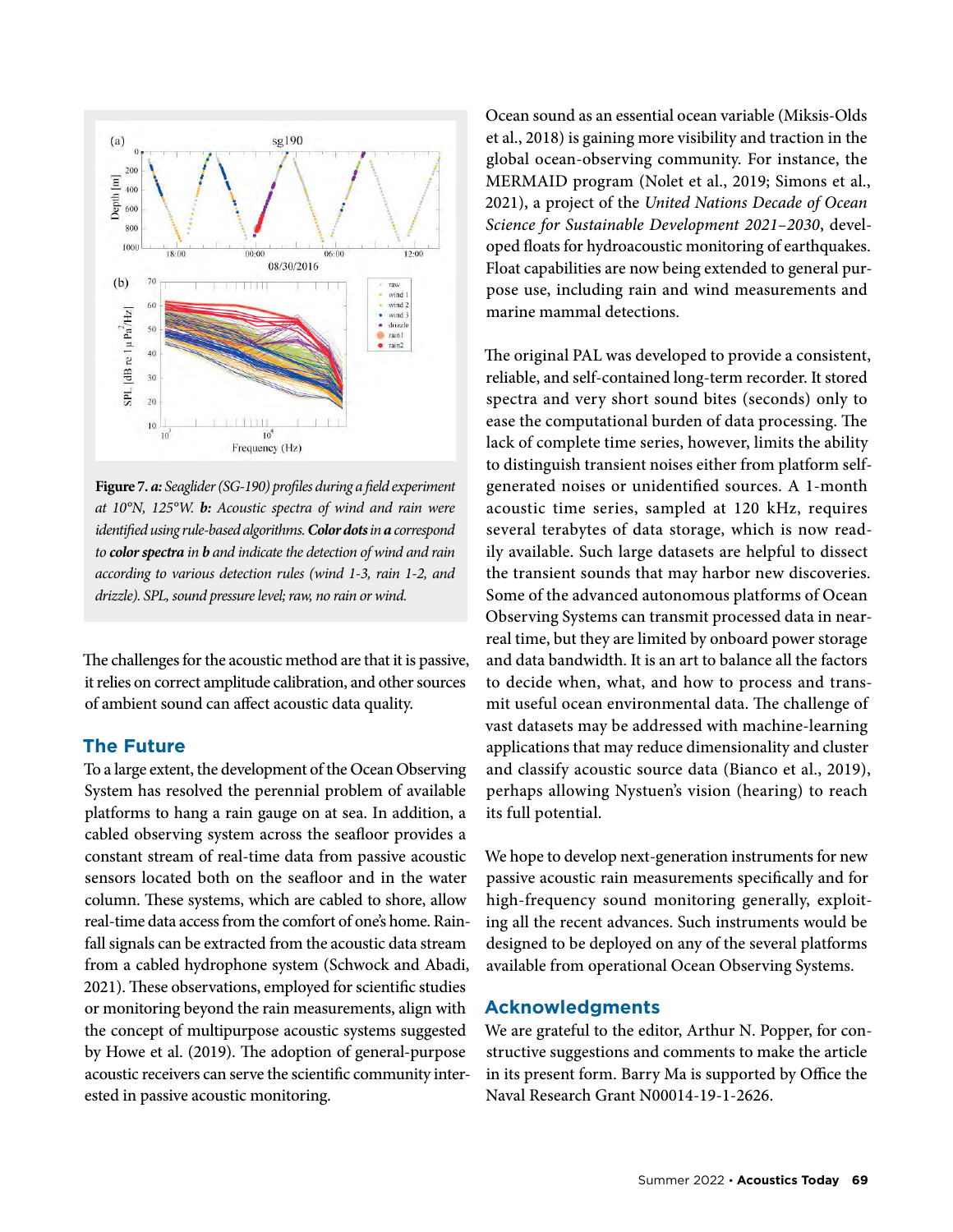#### **RAINFALL AT SEA**

**References**

Atlas, D., Ulbrich, C. W., Marks, F. D., Amitai, E., and Williams, C. R. (1999). Systematic variation of drop size and radar-rainfall relations. *Journal of Geophysical Research: Oceans* 104, 6155-6169.

[https://doi.org/10.1029/1998JD200098.](https://doi.org/10.1029/1998JD200098)

- Howe, B. M., Miksis-Olds, J., Rehm, E., Sagen, H., Worcester, P. F., and Haralabus, G. (2019). Observing the oceans acoustically. *Frontiers in Marine Science* 6, 426. <https://doi.org/10.3389/fmars.2019.00426>.
- Lindstrom, E. J., Shcherbina, A. Y., Rainville, L., Farrar, J. T., Centurioni, L. R., Dong, S., D'Asaro, E. A., Eriksen, C., Fratantoni, D. M., Hodges, B. A., and Hormann, V. (2017). Autonomous multi-platform observations during the salinity processes in the upper-ocean regional study. *Oceanography* 30(2), 38-48.<https://doi.org/10.5670/oceanog.2017.218>.
- Ma, B. B., and Leopold, P. (2021). Obituary: Jeffrey A. Nystuen, 1957- 2020. *Acoustics Today* 17(1), 72. Available at [https://bit.ly/3pPaYLn.](https://bit.ly/3pPaYLn)
- Ma, B. B., and Nystuen, J. A. (2005a). Passive acoustic detection and measurement of rainfall at sea. *Journal of Atmospheric and Oceanic Technology* 22, 1225-1248. <https://doi.org/10.1175/JTECH1773.1>.
- Ma, B. B., and Nystuen, J. A. (2005b). Prediction of underwater sound levels from rain and wind. *The Journal of the Acoustical Society of America* 117, 3555-3565.<https://doi.org/10.1121/1.1910283>.
- Ma, B. B., Rainville, L., Shilling, G., and Lee, C. M. (2018). Passive acoustic rainfall measurement using seagliders. *Proceedings of 2018 Ocean Sciences Meeting*, Portland, OR, February 11-16, 2018. Available at [https://bit.ly/3hQ2GPi.](https://agu.confex.com/agu/os18/preliminaryview.cgi/Paper324608.html)
- Medwin, H. (1990). The oceanic world of infant and adult microbubbles. *The Journal of the Acoustical Society of America* 88, S1. [https://doi.org/10.1121/1.2028896.](https://doi.org/10.1121/1.2028896)
- Medwin, H., Nystuen, J. A., Jacobus, P. W., Ostwald, L. H., and Synder, D. E. (1992). The anatomy of underwater rain noise. *The Journal of the Acoustical Society of America* 92, 1613-1623.<https://doi.org/10.1121/1.403902>.
- Miksis-Olds, J., Martin, B., and Tyack, P. J. (2018). Exploring the ocean through soundscapes. *Acoustics Today* 14, 26-34. Available at [https://bit.ly/3CEi2Qx.](https://bit.ly/3CEi2Qx)
- Minnaert, M. (1933). On musical air-bubbles and the sounds of running water. *London, Edinburgh, and Dublin Philosophical Magazine and Journal of Science* 16(104), 235-248.

[https://doi.org/10.1080/14786443309462277.](https://doi.org/10.1080/14786443309462277)

- Nolet, G., Hello, Y., van der Lee, S., Bonnieux, S., Ruiz, M. C., Pazmino, N. A., Deschamps, A., Regnier, M. M., Font, Y., Chen, Y. J., and Simons, F. J. (2019). Imaging the Galápagos mantle plume with an unconventional application of floating seismometers. *Scientific Reports* 9, 1326. [https://doi.org/10.1038/s41598-018-36835-w.](https://doi.org/10.1038/s41598-018-36835-w)
- Nystuen, J. A. (1986). Rainfall measurements using underwater ambient noise. *The Journal of the Acoustical Society of America* 79, 972-982. [https://doi.org/10.1121/1.393695.](https://doi.org/10.1121/1.393695)
- Nystuen, J. A. (1993). An explanation of the sound generated by light rain in the presence of wind. In B. R. Kerman (Ed.), *Natural Physical Sources of Underwater Sound*, Springer, Dordrecht, The Netherlands, pp. 659-668. Available at <https://bit.ly/3KjzhZU>.
- Nystuen, J. A. (2001). Listening to raindrops from underwater: An acoustic disdrometer. *Journal of Atmospheric and Oceanic Technology* 18, 1640-1657. Available at <https://bit.ly/3t2EYpr>.

Nystuen, J. A., and Amitai, E. (2003). High temporal resolution of extreme rainfall rate variability and the acoustic classification of rainfall. *Journal of Geophysical Research: Atmospheres* 108, 8378. [https://doi.org/10.1029/2001JD001481.](https://doi.org/10.1029/2001JD001481)

Nystuen, J. A., and Medwin, H. (1995). Underwater sound generated by rainfall: Secondary splashes of aerosols. *The Journal of the Acoustical Society of America* 97, 1606-1613.<https://doi.org/10.1121/1.412099>.

- Nystuen, J. A., Anagnostou, M. N., Anagnostou, E. N., and Papadopoulos, A. (2015). Monitoring Greek seas using passive underwater acoustics. *Journal of Atmospheric and Oceanic Technology* 32, 334- 349. [https://doi.org/10.1175/JTECH-D-13-00264.1.](https://doi.org/10.1175/JTECH-D-13-00264.1)
- Nystuen, J. A., McGlothin, C. C., and Cook, M. S. (1993). The underwater sound generated by heavy precipitation. *The Journal of the Acoustical Society of America* 93, 3169-3177.<https://doi.org/10.1121/1.405701>.
- Nystuen, J. A., McPhaden, M. J., and Freitag, H. P. (2000). Surface measurements of precipitation from an ocean mooring: The underwater acoustic log from the South China Sea. *Journal of Applied Meteorology* 218, 143-162. Available at [https://bit.ly/3jDbCIl](https://journals.ametsoc.org/view/journals/apme/39/12/1520-0450_2001_040_2182_smopfa_2.0.co_2.xml).
- Pumphrey, H. C., Crum, L. A., and Bjørnø, L. (1989). Underwater sound produced by individual drop impacts and rainfall. *The Journal of the Acoustical Society of America* 85, 1518-1526. [https://asa.scitation.org/doi/10.1121/1.397353.](https://asa.scitation.org/doi/10.1121/1.397353)

Schwock, F., and Abadi, S. (2021). Characterizing underwater noise during rain at the northeast Pacific continental margin. *The Journal of the Acoustical Society of America* 149, 4579-4595. [https://doi.org/10.1121/10.0005440.](https://doi.org/10.1121/10.0005440)

Simons, F. J., Simon, J. D., and Pipatprathanporn, S. (2021). Twenty-thousand leagues under the sea: Recording earthquakes with autonomous floats. *Acoustics Today* 17(2), 42-51. Available at [https://bit.ly/3CosCut.](https://bit.ly/3CosCut)

- Worthington, A. M. (1908). *A Study of Splashes*. Longmans Green and Company, New York, NY. Available at [https://bit.ly/3Cq4aZS.](https://bit.ly/3Cq4aZS)
- Yang, J., Riser, S. C., Nystuen, J. A., Asher, W. E., and Jessup, A. T. (2015). Regional rainfall measurements: Using the Passive Aquatic Listener during the SPURS field campaign. *Oceanographer* 28(1), 124-133. [https://doi.org/10.5670/oceanog.2015.10](https://tos.org/oceanography/article/regional-rainfall-measurements-using-the-passive-aquatic-listener-during-th).

#### About the Authors



#### Barry B. Ma barry@apl.uw.edu

*Applied Physics Laboratory University of Washington Seattle, Washington 98105, USA*

Barry B. Ma was born in Tainan, Taiwan. He received a BSs from the Republic of China (Taiwan) Naval Academy, Kaoh-

siung City; a MSc in physical oceanography from the United States Naval Postgraduate School in 1998; and a PhD in oceanography from the University of Washington, Seattle, in 2004. He is a senior oceanographer at the Applied Physics Laboratory and an affiliate assistant professor in the School of Oceanography, University of Washington. His research interests include ocean ambient noise, internal tides, nearinertial waves, and autonomous floats navigation.